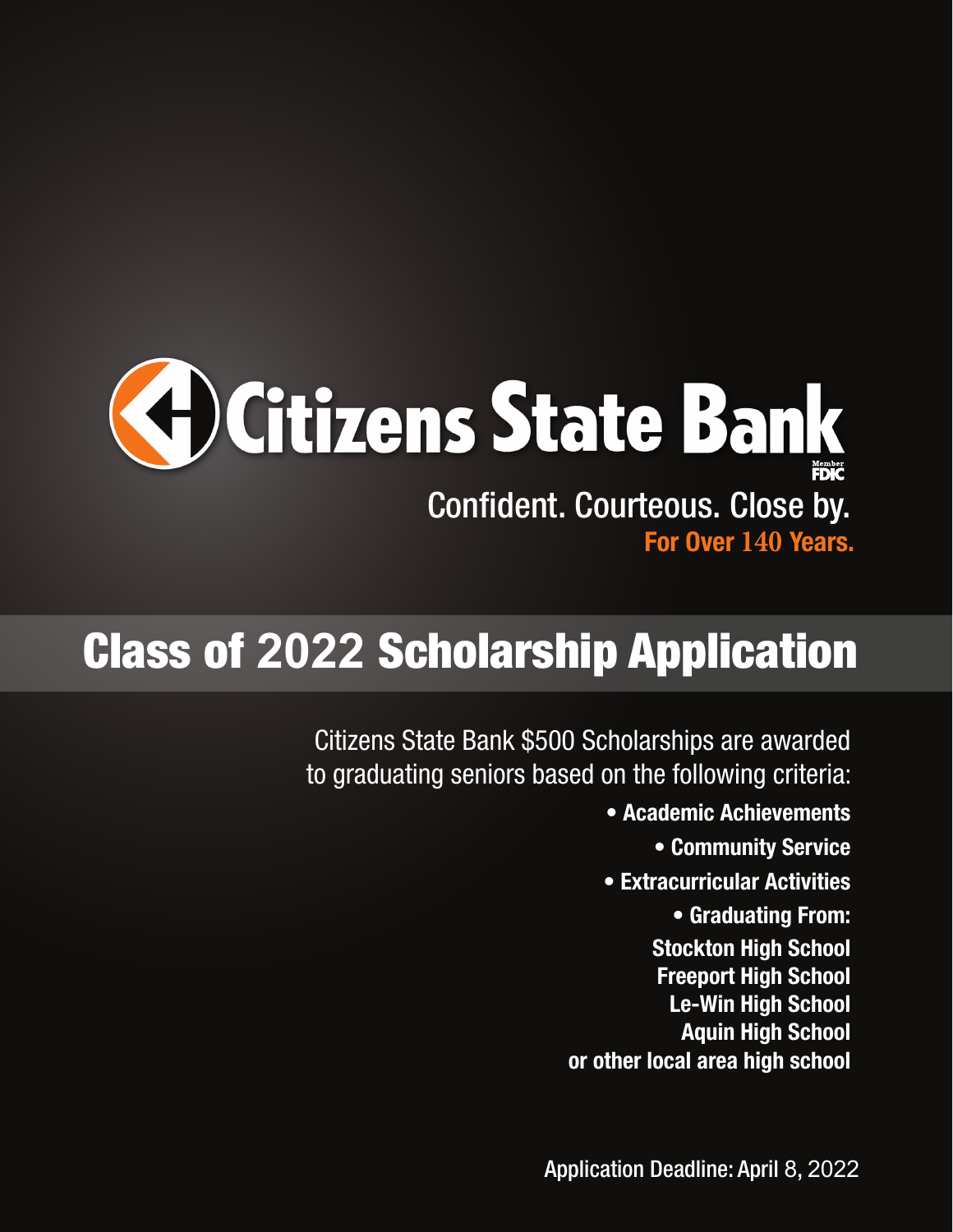

## Citizens State Bank Scholarship Rules and Regulations

1. All decisions on scholarships awarded will be made solely by the Citizens State Bank Scholarship Committee and are based on the number and quality of the applications received.

- 2. All eligible applications must be completed in full. Any and all incomplete applications will be disqualified by the Citizens State Bank Scholarship Committee.
- 3. All eligible applications must be signed by the applicant and a parent / guardian to be considered complete by the Citizens State Bank Scholarship Committee.
- 4. All eligible applications must be accompanied by an official high school transcript in order to be considered complete by the Citizens State Bank Scholarship Committee.
- 5. All applications must be received by the Citizens State Bank Scholarship Committee by the Application Deadline mentioned on the form. All applications received after this deadline will be ruled ineligible.
- 6. All graduating seniors from Lena-Winslow High School, Stockton High School, Freeport High School, Freeport Aquin High School or other local area high school who are planning on attending a 2-year or 4-year college or university to pursue a degree are eligible to apply for a scholarship.
- 7. The Citizens State Bank Scholarship Committee will award a minimum of ten (10) scholarships to eligible applicants in the amount of \$500.00 each.
- 8. Scholarship money will be awarded in the form of a check payable to the winner after the following criteria are met:
	- (a) After the student has presented Citizens State Bank with a copy of their final grades from their first semester of their chosen college or university and
	- (b) the student has proven to have completed twelve (12) or more credit hours during that first semester and
	- (c) the student has proven to have achieved a minimum grade point average (GPA) of 3.0 out of 4.0 and
	- (d) the student has provided proof of enrollment for their second semester at their chosen college or university.

## For More Information, Call Your Local Branch:

LENA 102 W. Main St. Lena, IL 61048 (815) 369-4524

**STOCKTON** 133 W. Front Ave. Stockton, IL 61085 (815) 947-3366

FREEPORT 1525 S. Forest Rd. Freeport, IL 61032 (815) 801-4524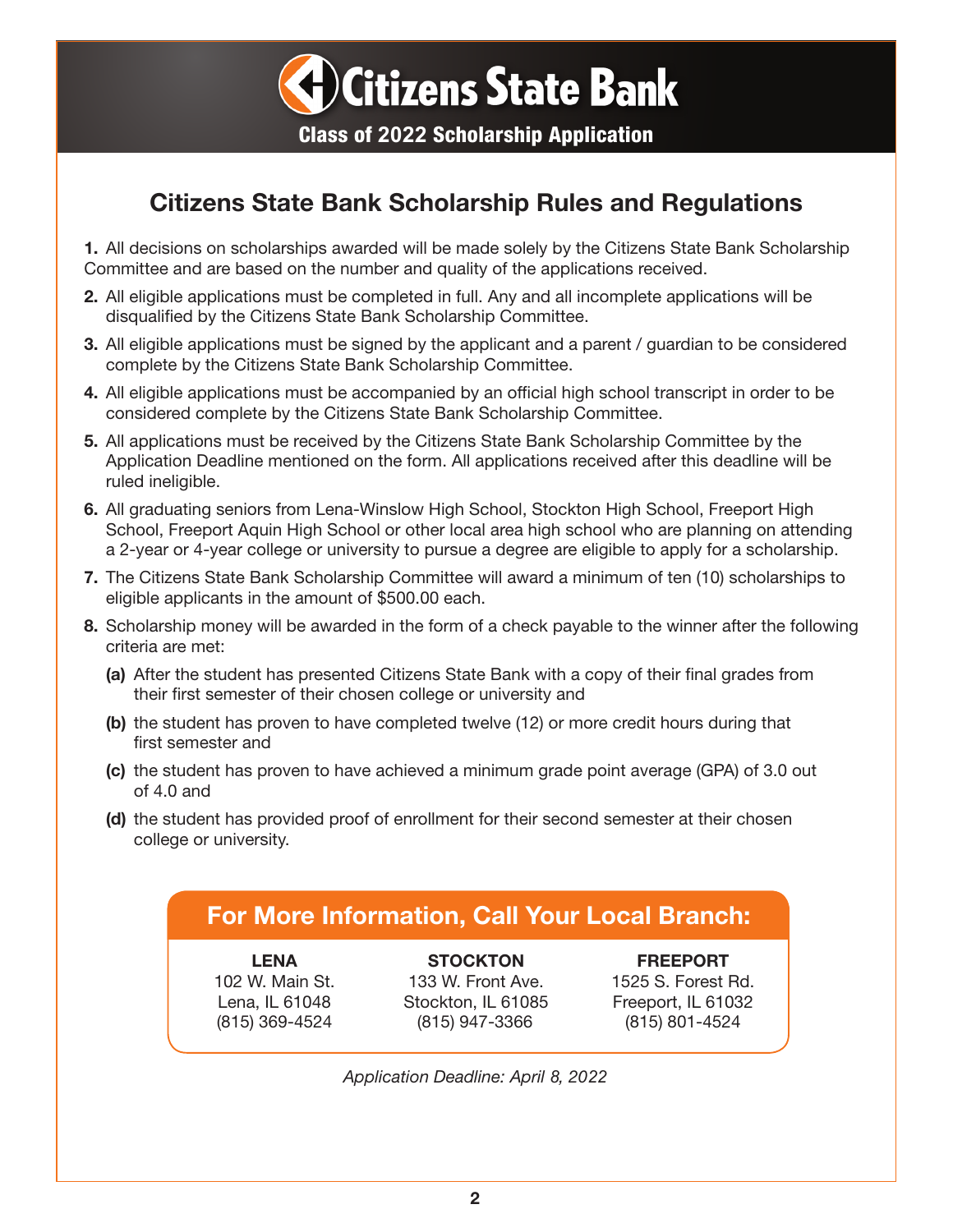

## Application For College Scholarship

#### STUDENT INFORMATION

| NAME:                  |      |                   |       |                |
|------------------------|------|-------------------|-------|----------------|
|                        | Last |                   | First | Middle Initial |
| <b>STREET ADDRESS:</b> |      |                   |       |                |
| PO BOX:                |      | CITY, STATE, ZIP: |       |                |
| PHONE:                 |      | E-MAIL:           |       |                |

#### CONTACT PERSON INFORMATION

*Name, address, and telephone number of your Father, Mother, Spouse, Guardian, or other person who can assist us in locating you in case of necessity:*

| NAME:                  |                   |       |                |
|------------------------|-------------------|-------|----------------|
|                        | Last              | First | Middle Initial |
| <b>STREET ADDRESS:</b> |                   |       |                |
| PO BOX:                | CITY, STATE, ZIP: |       |                |
| PHONE:                 | E-MAIL:           |       |                |

#### EDUCATIONAL INFORMATION AND GOALS

| HIGH SCHOOL:          | <b>GRADUATION DATE:</b>     |
|-----------------------|-----------------------------|
| <b>RANK IN CLASS:</b> | <b>GRADE POINT AVERAGE:</b> |
| ACT SCORE:            | SAT SCORE:                  |
| MAJOR:                |                             |

| <b>EDUCATIONAL GOAL:</b> | ASSOCIATE DEGREE      | <b>BACHELOR DEGREE</b> |
|--------------------------|-----------------------|------------------------|
|                          | <b>MASTERS DEGREE</b> | <b>DOCTORATE</b>       |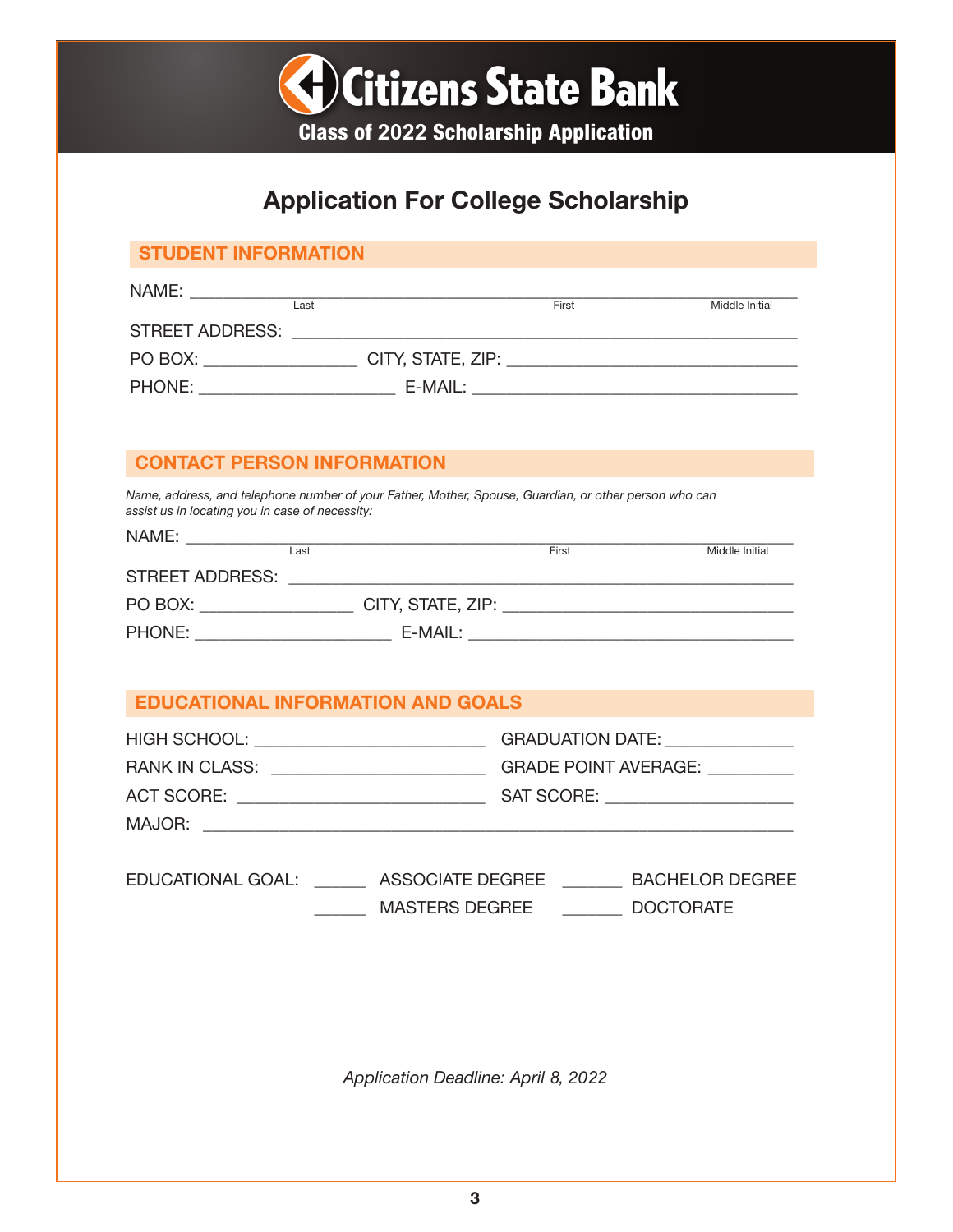

## **Application For College Scholarship**

School you plan on attending/are accepted to for the 2022/2023 school year:

Please list the extracurricular and community activities in which you have been involved  $(i.e. sports, newspaper, clubs, theatre, band, etc.):$ 

Briefly describe your work experience: Network and the set of the set of the set of the set of the set of the s

#### **Essay Question:**

As you get ready to graduate and gain more independence, how can you see a relationship with a community bank, like CSB, supporting you through your college years and beyond that? What tools and resources do you plan to use to manage and track your finances?

Answer the question in five hundred words or less and attach it to your application.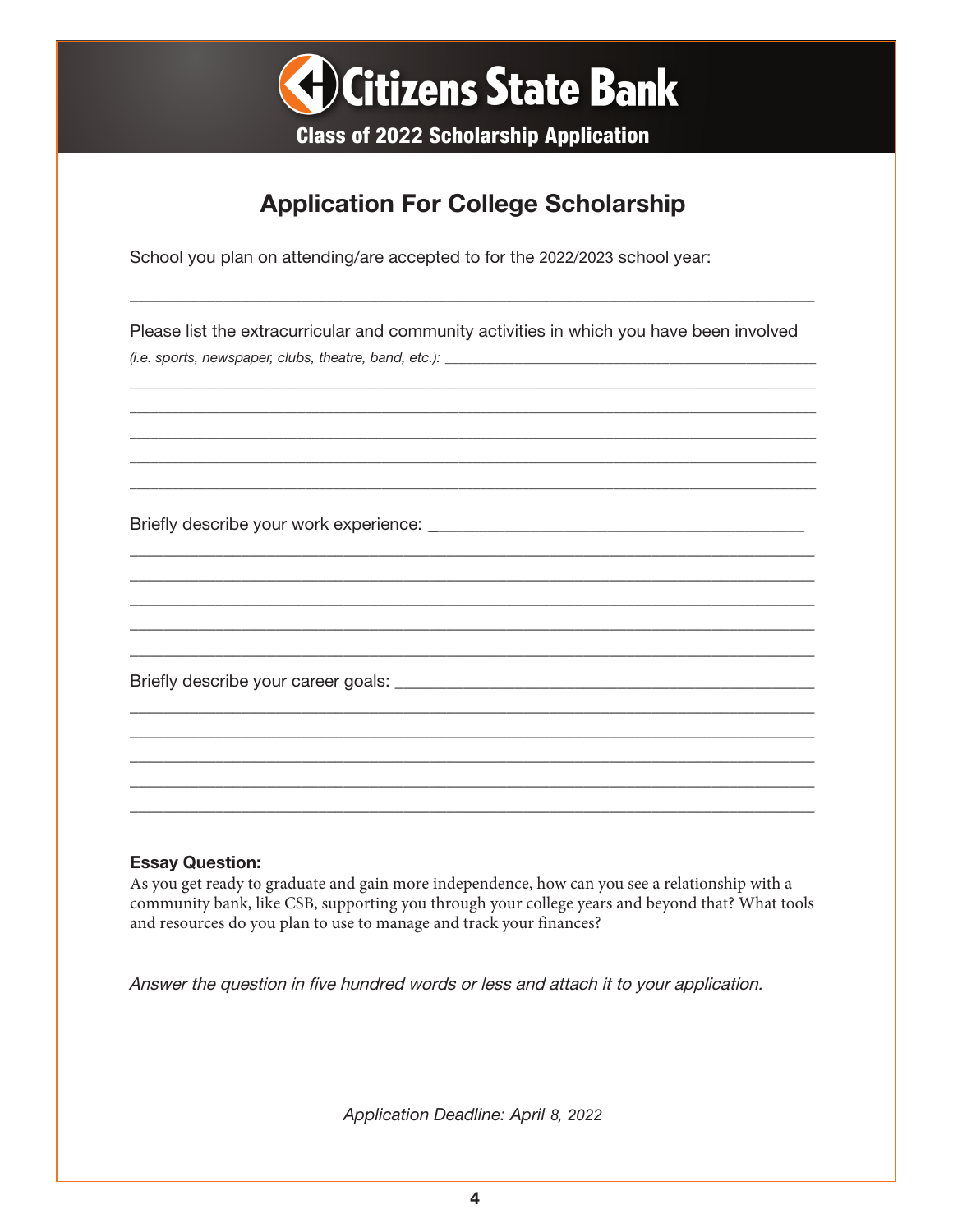

## \*\*CONFIDENTIAL\*\* Financial Analysis Report

*Since financial need is one factor considered in selecting the recipients of the scholarships, the following information is critical to our committee in their deliberation. The information is strictly confidential and will only be reviewed by the Citizens State Bank Scholarship Committee.*

| <b>ANTICIPATED COLLEGE YEAR COSTS</b>                                                                                                     |                                                                                           |
|-------------------------------------------------------------------------------------------------------------------------------------------|-------------------------------------------------------------------------------------------|
|                                                                                                                                           | Total \$<br>$=$                                                                           |
| <b>HOW WILL YOUR EDUCATION BE FINANCED?</b>                                                                                               |                                                                                           |
| Applicant's Personal Savings: \$: ____________                                                                                            | Work Income: \$                                                                           |
| Other Scholarships Received: \$: ____________                                                                                             | $Loans: $  \_$                                                                            |
|                                                                                                                                           | Help from Parents & Relatives: \$: ______________ Other Financial Aid: \$ ______________  |
| Do you or any immediate family members currently bank with CSB:                                                                           |                                                                                           |
| finance your education:<br><b>SCHOLARSHIPS WON OR TUITION WAIVERS</b> - Please list if applicable                                         |                                                                                           |
|                                                                                                                                           |                                                                                           |
| Name of Scholarship or Waiver:                                                                                                            | Value of Scholarship or Waiver:                                                           |
| <b>APPLICANT'S SIGNATURE</b> - Please sign below                                                                                          |                                                                                           |
| By signing below, I certify that the information stated on this application is true and<br>the Citizens State Bank Scholarship Committee. | accurate, and grant my permission for the information contained here in to be shared with |
| Signature of Applicant                                                                                                                    | Date                                                                                      |
|                                                                                                                                           |                                                                                           |